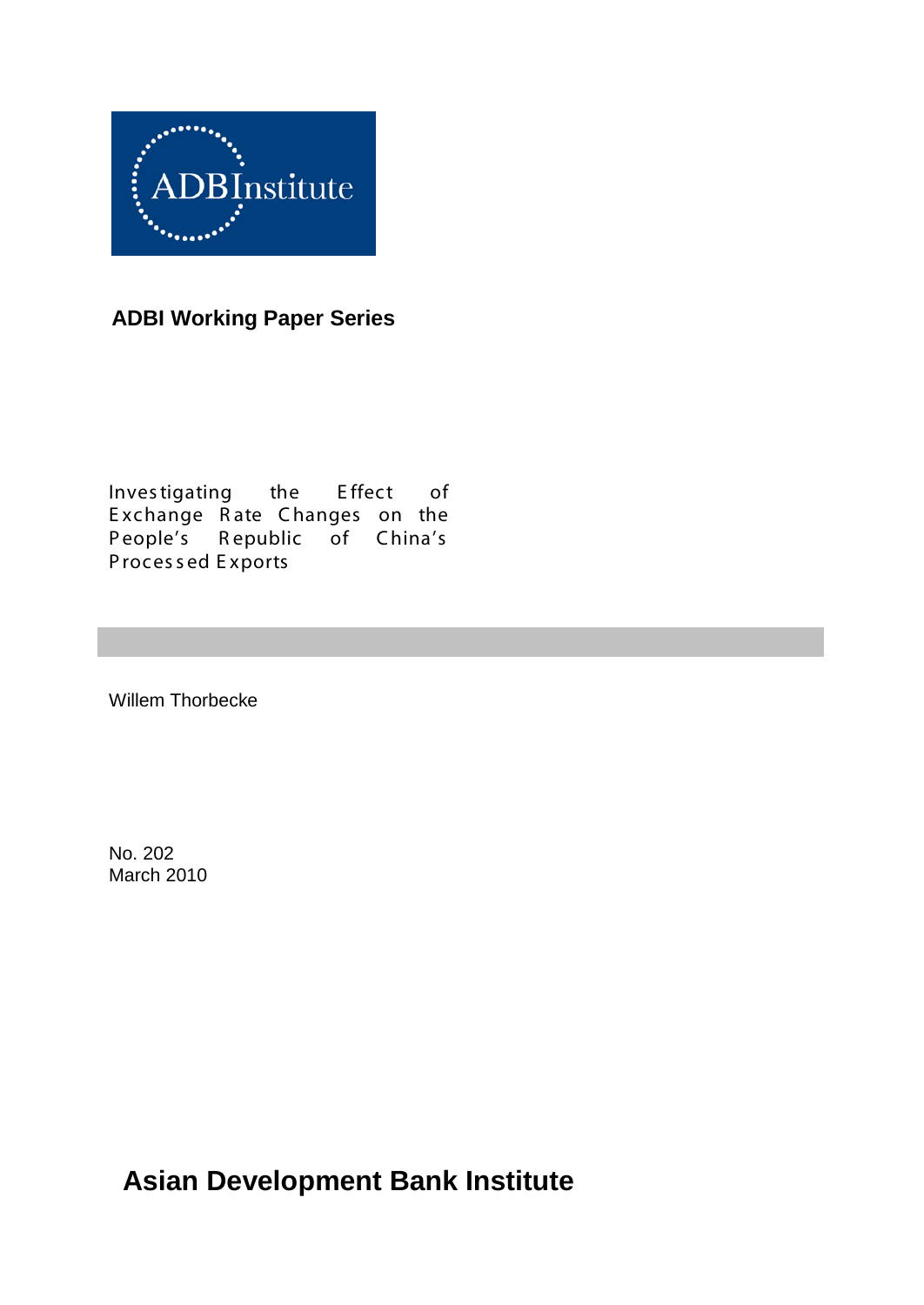Willem Thorbecke is a senior research fellow at Asian Development Bank Institute in Tokyo. The author would like to thank Shin-ichi Fukuda, Masahiro Kawai, Mario Lamberte, Peter Morgan, Gloria Pasadilla, and seminar participants at the Asian Development Bank Institute for many helpful comments, and also thanks Ginalyn Komoto for excellent research assistance

The views expressed in this paper are the views of the authors and do not necessarily reflect the views or policies of ADBI, the Asian Development Bank (ADB), its Board of Directors, or the governments they represent. ADBI does not guarantee the accuracy of the data included in this paper and accepts no responsibility for any consequences of their use. Terminology used may not necessarily be consistent with ADB official terms.

The Working Paper series is a continuation of the formerly named Discussion Paper series; the numbering of the papers continued without interruption or change. ADBI's working papers reflect initial ideas on a topic and are posted online for discussion. ADBI encourages readers to post their comments on the main page for each working paper (given in the citation below). Some working papers may develop into other forms of publication.

Suggested citation:

Thorbecke, Willem. 2010. Investigating the Effect of Exchange Rate Changes on the People's Republic of China's Processed Exports. ADBI Working Paper 202. Tokyo: Asian Development Bank Institute. Available: http://www.adbi.org/workingpaper/2010/03/04/3631.exchange.rate.changes.prc.exports/

Please contact the author for information about this paper.

Willem Thorbecke: [wthorbecke@adbi.org.](mailto:wthorbecke@adbi.org.)

Asian Development Bank Institute Kasumigaseki Building 8F 3-2-5 Kasumigaseki, Chiyoda-ku Tokyo 100-6008, Japan

Tel: +81-3-3593-5500 Fax: +81-3-3593-5571 www.adbi.org E-mail: info@adbi.org

© 2009 Asian Development Bank Institute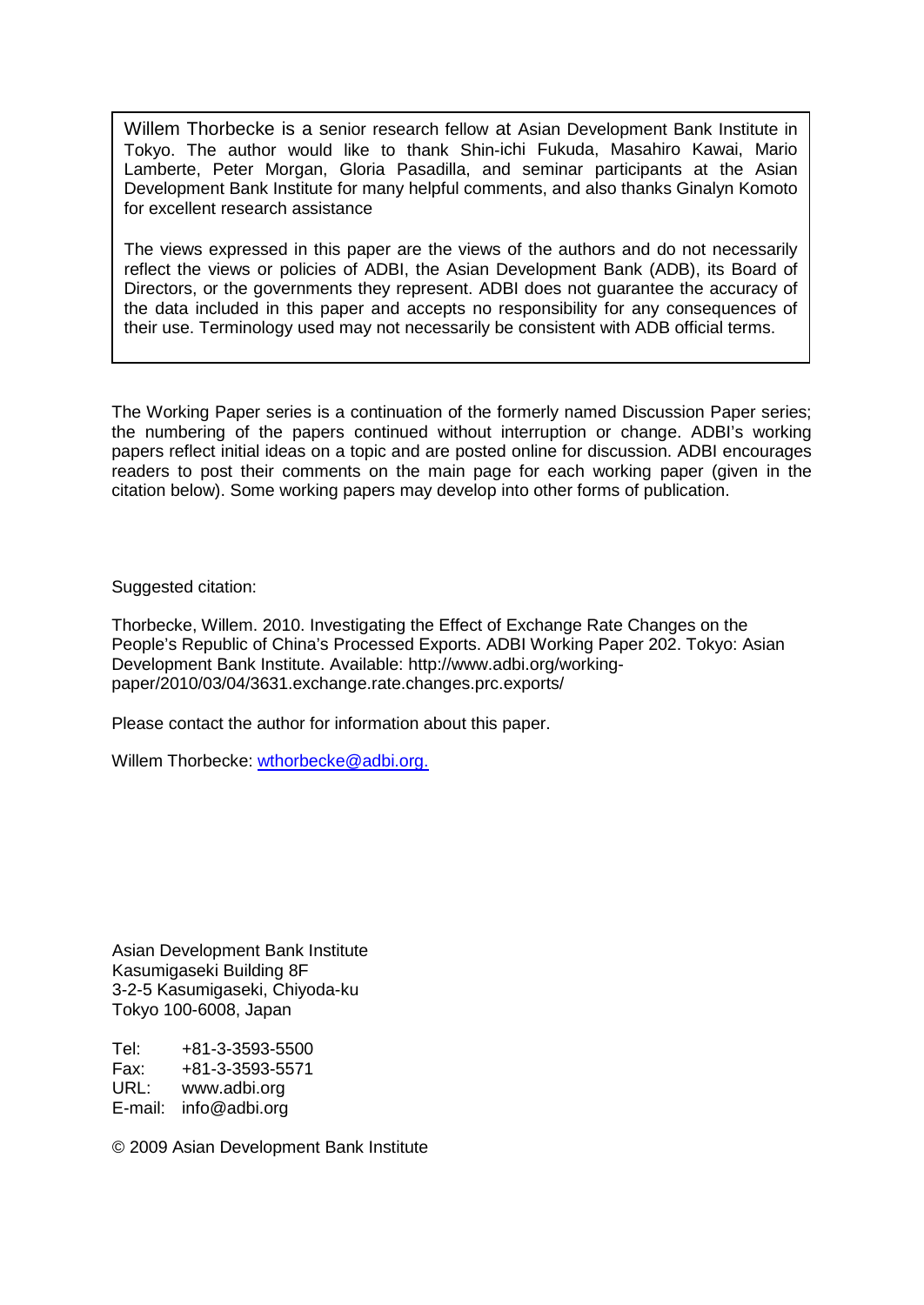#### **Abstract**

Many argue that the yuan needs to appreciate to rebalance the People's Republic of China's trade. However, empirical evidence on the effects of a CNY appreciation on the People's Republic of China's exports has been mixed for the largest category of exports, processed exports. Since much of the value-added of these goods comes from parts and components produced in Japan, the Republic of Korea, and other East Asian supply chain countries, it is important to control for exchange rate changes in these countries. Employing dynamic ordinary least squares, or DOLS, techniques and quarterly data, this paper finds that exchange rate appreciations across supply chain countries would cause a much larger drop in processed exports than a unilateral appreciation of the yuan.

#### **JEL Classification: F32, F41**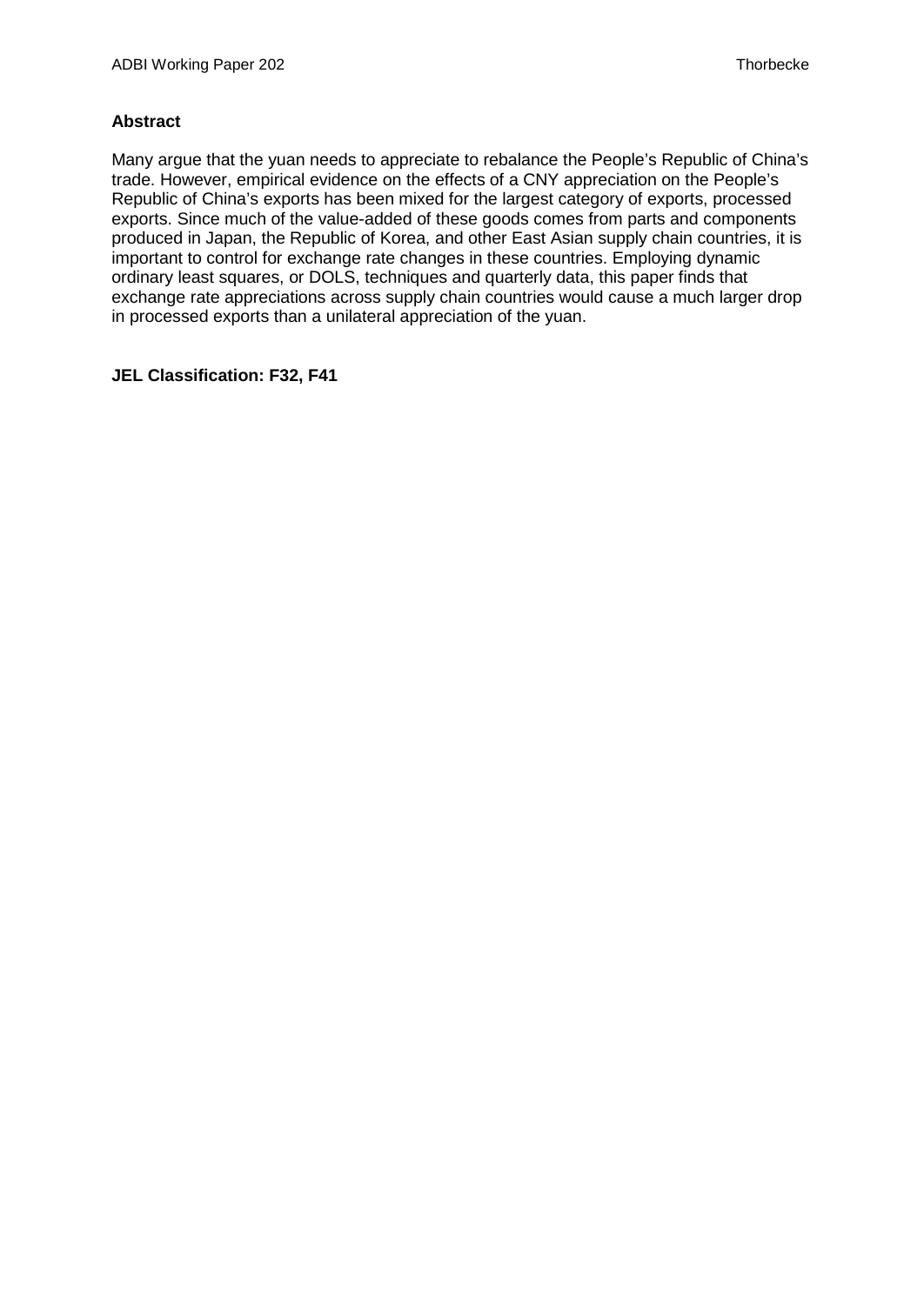# **Contents**

| 1.               |                                 |                                                                           |  |  |  |  |
|------------------|---------------------------------|---------------------------------------------------------------------------|--|--|--|--|
| 2.               |                                 |                                                                           |  |  |  |  |
|                  | 2.1<br>2.2<br>2.3<br>2.4<br>2.5 | Calculating an Integrated Exchange Rate for the PRC's Processed Exports 5 |  |  |  |  |
| 3.               |                                 |                                                                           |  |  |  |  |
| $\overline{4}$ . |                                 |                                                                           |  |  |  |  |
|                  |                                 |                                                                           |  |  |  |  |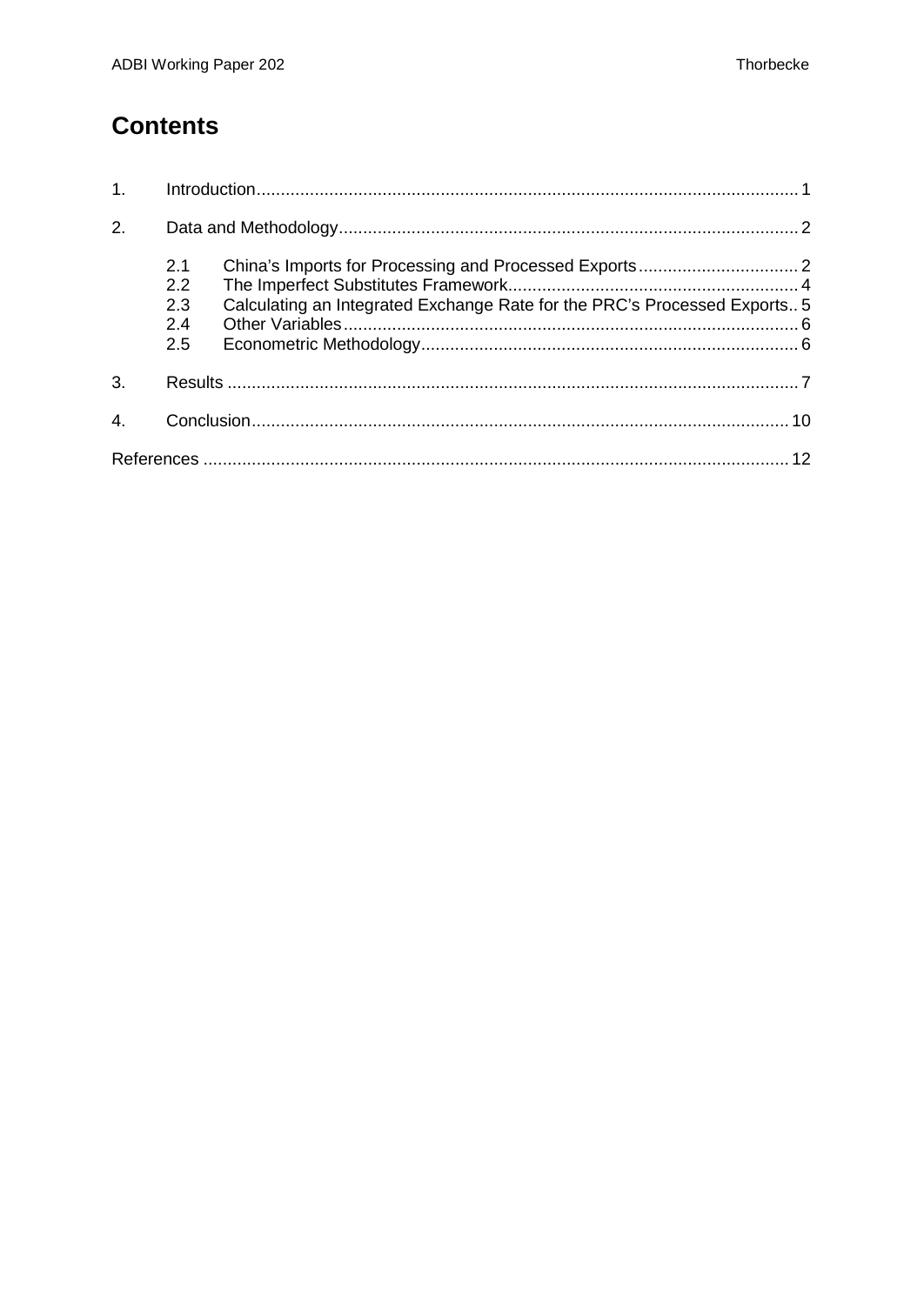# **1. INTRODUCTION**

The People's Republic of China's (PRC) global current account surplus averaged US\$400 billion in 2007 and 2008 and is forecasted to equal US\$370 billion in 2009. Relative to gross domestic product (GDP), the PRC's current account surplus equaled 11% in 2007, 10% in 2008, and 9% in 2009. Economists and policymakers both inside and outside of PRC have argued that the PRC economy needs to be rebalanced and to rely less on exports. Many claim that an appreciation of the yuan would help to achieve these goals. Empirical evidence on the effect of a yuan (CNY) appreciation on the PRC's exports, however, has been mixed.

These mixed results are more apparent for processed exports than for ordinary exports. Processed exports, as defined by the China Customs Agency, are final goods that are produced using parts and components imported from the rest of the world. Ordinary exports, by contrast, are produced primarily using local PRC inputs. Marquez and Schindler (2007), employing an autoregressive distributed lag model and monthly data over the January 1997–July 2006 period, found that a 10% appreciation of the CNY would reduce China's processed exports relative to total world exports by 24 to 32 basis points. Thorbecke and Smith (2010), using a panel data set including annual exports to 33 countries over the 1994–2005 period, reported that a 10% appreciation of the CNY and other East Asian currencies would reduce processed exports by 10%. On the other hand Cheung, Chinn, and Fujii (2010), using dynamic ordinary least squares (DOLS) techniques and quarterly data over the 1993Q3 – 2006Q2 period, found that an appreciation of the CNY is associated with an increase in the PRC's processed exports (i.e., the coefficient has the wrong sign). While the results for processed exports were mixed, all of these authors reported that a CNY appreciation would lower ordinary exports.

One reason for these conflicting results is that, while the yuan exchange rate is the correct variable to use in explaining China's ordinary exports, it is not the correct variable to use in explaining processed exports. For ordinary exports, most of the value-added is produced domestically (see Gaulier, Lemoine, and Unal-Kesenci 2005). An appreciation of the CNY against the importing country would thus have a large effect on the foreign currency cost of China's ordinary exports. For processed exports, on the other hand, the majority of the value-added comes from imported parts and components rather than from production activities within China. An appreciation of the CNY against the importing country would thus have a smaller effect on the foreign currency cost of China's processed exports.

For example, the largest category of processed exports is computers and office equipment.<sup>[1](#page-4-0)</sup> Koopman, Wang, and Wei (2008) found that China's value-added in the computer industry is small. Using mathematical programming techniques and detailed data from trade statistics and input-output tables they reported that Chinese value-added in electronic computers is less than 5%. Koopman, Wang, and Wei (2008) noted that in cases where the share of domestic content in exports is small, the effect of exchange rate changes in assembly countries on trade volumes will also be small.

Yoshitomi (2007) and the International Monetary Fund (IMF) (2007) similarly argued that a unilateral appreciation of the yuan would not affect processed exports much, since the majority of the value-added came from parts and components produced in other countries. A generalized appreciation in Asia, on the other hand, would essentially change the relative foreign currency cost of the PRC's entire output of processed exports. This should have a much larger effect on the PRC's processed exports.

<span id="page-4-0"></span> $1$  According to the Centre D'Etudes Prospectives et D'Information Internationales-Comptes Harmonisés sur les Echanges et l'Economie Mondiale (CEPII-CHELEM) database [\(https://chelem.bvdep.com/\)](https://chelem.bvdep.com/), 12% of the PRC's total exports in 2007 were in the category computers and office equipment (International Standard Industrial Classification number 300).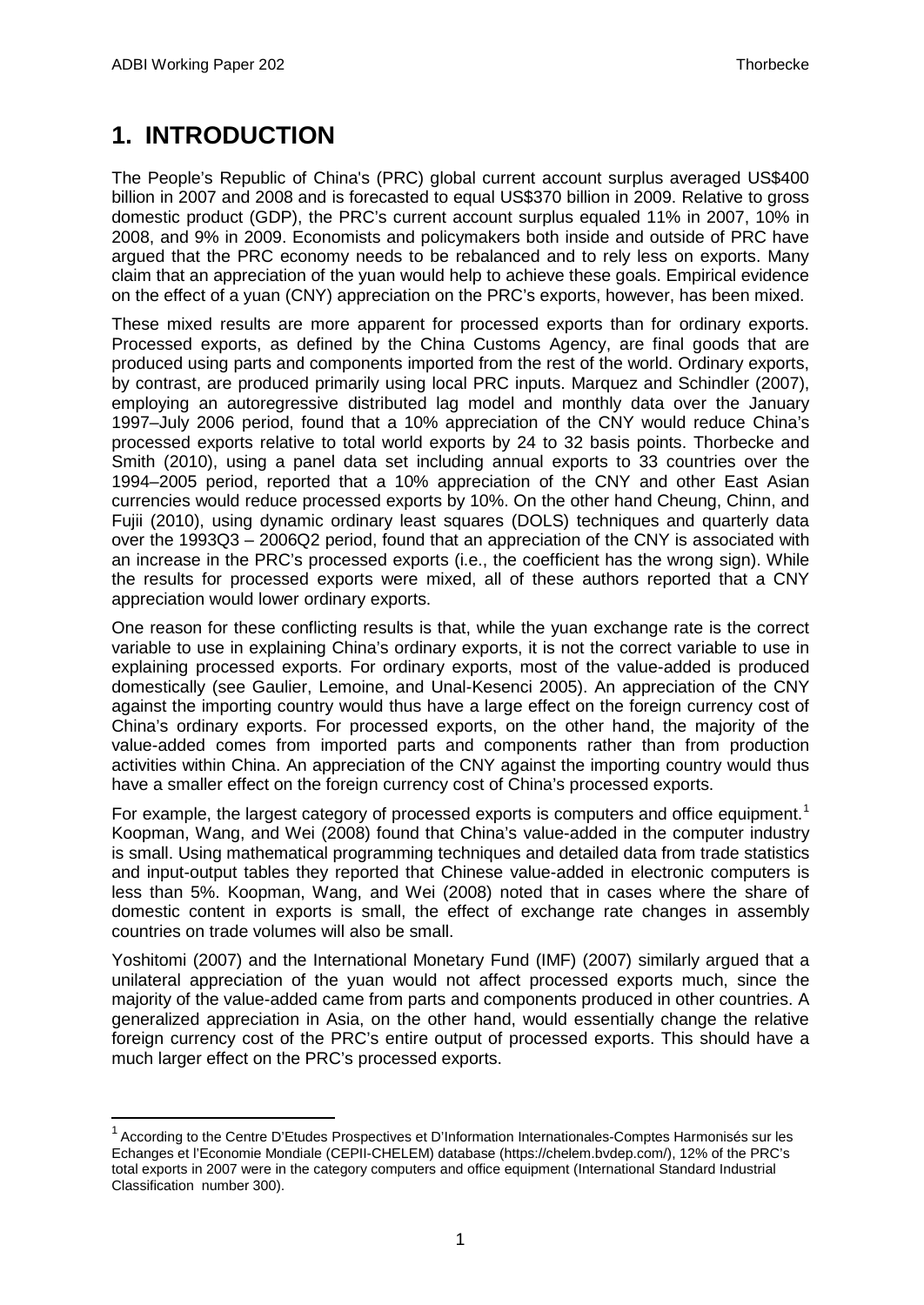This paper investigates how exchange rate changes throughout the supply chain would affect the PRC's processed exports. To do this it employs a DOLS model and quarterly data on the PRC's processed exports, as Cheung, Chinn, and Fujii (2010) did, but supplements the specification with exchange rates changes in supply chain countries. The results indicate that a joint appreciation of the yuan and of the currencies of the other (primarily East Asia) supply chain countries would produce a large drop in processed exports. An appreciation of either the yuan or the currencies of other supply chain countries individually, however, would produce smaller drops in processed exports. This finding perhaps reflects the fact that multinational corporations can shift production between the PRC and other supply chain countries in response to changes in relative exchange rates in Asia.

One way for Asian countries involved in processing trade to appreciate together would be for the PRC to adopt a regime characterized by a multiple-currency, basket-based reference rate with a reasonably wide band. In this case, the huge surpluses generated within East Asian production networks would cause currencies in the region to appreciate together. Market forces could then allocate these appreciations across supply chain countries as a function of the size of their surpluses in processing trade.

The next section presents the data and methodology. Section 3 contains the results. Section 4 concludes.

# **2. DATA AND METHODOLOGY**

## **2.1 China's Imports for Processing and Processed Exports**

East Asia is characterized by intricate production and distribution relationships, constituting part of a global triangular trading network. Japan, the Republic of Korea (hereafter Korea), Taipei,China and multinational companies located in ASEAN countries produce sophisticated technology-intensive intermediate goods and ship them to the PRC and ASEAN countries for assembly by lower-skilled workers. The finished products are then exported throughout the world.

Foreign direct investment (FDI) flows and multinational companies (MNC) play an important role in these triangular trading patterns. As Gaulier, Lemoine, and Unal-Kesenci (2005) discuss, FDI flows and MNC activities reduce costs in host countries, transfer technological and managerial know how, increase local procurement, multiply trade in intermediate goods, and strengthen distribution networks. In the case of the PRC, the importance of FDI is seen by the fact that 84% of the PRC's processed exports in 2006 were produced by foreigninvested enterprises (Feenstra and Wei 2009).

Figures 1 and 2 show China's role in the triangular trading structure. The data are taken from the PRC's Customs Statistics, which distinguishes between imports and exports linked to processing trade and ordinary imports and exports.<sup>[2](#page-5-0)</sup> Imports for processing are goods that are brought into the PRC for processing and subsequent reexport. Processed exports, as classified by PRC customs authorities, are goods that are produced in this way. Imports for processing are imported duty-free and neither these imported inputs nor the finished goods produced using these imports enter the PRC's domestic market. By contrast, ordinary imports are goods that are intended for the domestic market and ordinary exports are goods that are produced primarily using local inputs.

Figure 1 shows that the lion's share of imports for processing come from other East Asian countries. By contrast, only one-twentieth of each came from the United States (US) and from the European Union (EU).

<span id="page-5-0"></span><sup>&</sup>lt;sup>2</sup> The website for the PRC's Customs Statistics is www.ChinaCustomsStat.com.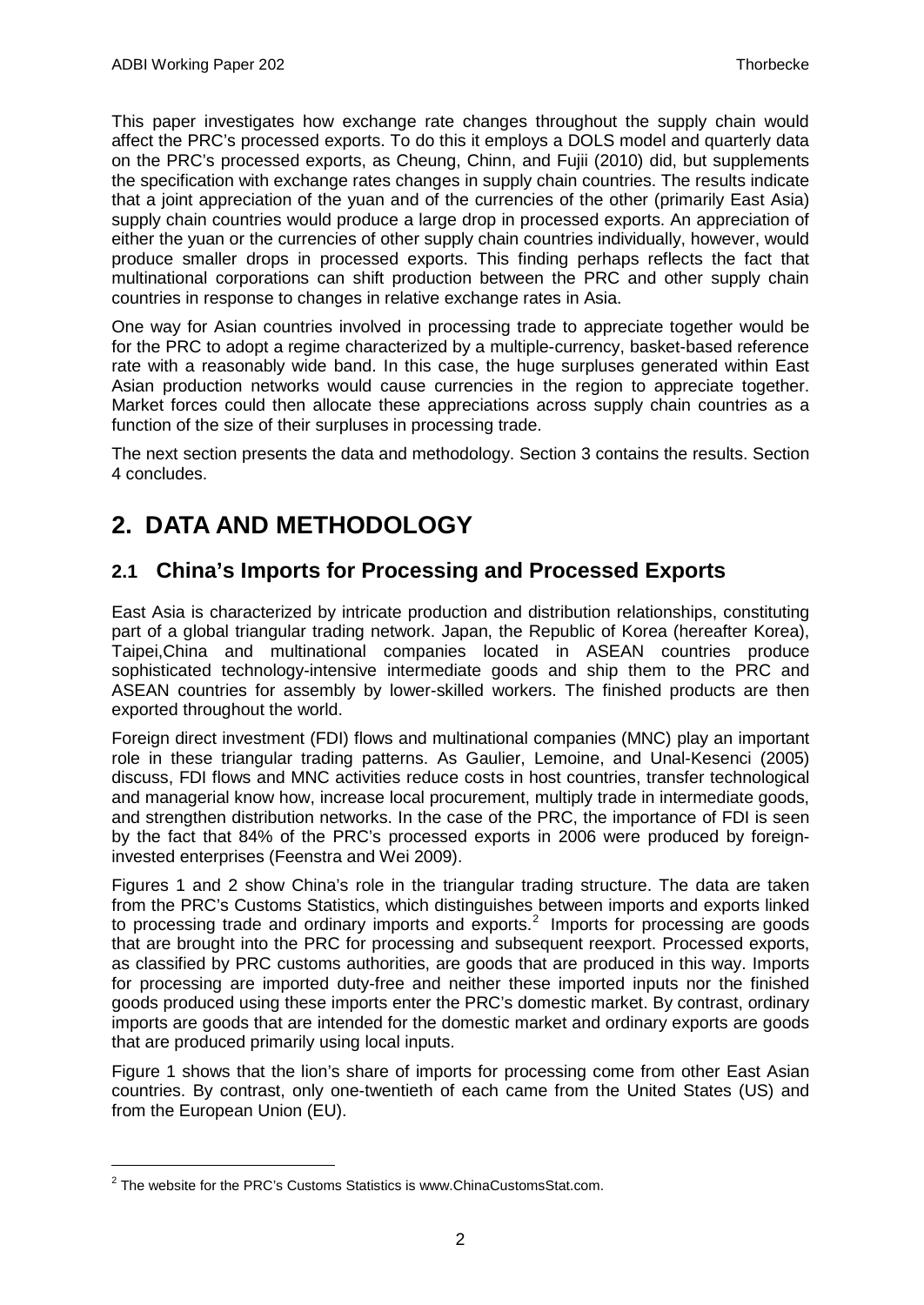

**Figure 1: The PRC's Imports for Processing by Country and Region**

Source: China Customs Statistics (2009).

Figure 2 shows that processed exports flow primarily to the US; Europe; Japan; and Hong Kong, China. Many of the exports to Hong Kong, China actually represent entrepôt trade. As Kwan (2006) notes, when PRC firms transship goods through Hong Kong, China the PRC government often does not know the final destination of the goods. They thus record these goods as being exported to Hong Kong, China. On the other hand, when the goods arrive at their ultimate destination the importing country records the goods as coming from the PRC. Kwan thus advocates using import data from both trading partners to calculate bilateral trade balances.<sup>[3](#page-6-0)</sup> Using this approach, Thorbecke and Smith (2010) found that the PRC's exports to Europe increased 12% and the PRC's exports to the US increased 50%. Thus exports to Hong Kong, China are largely bound for the US and Europe, and the PRC's processed exports flow primarily to high income countries.

<span id="page-6-0"></span> $3$  A more sophisticated approach would take into account adjustments for c.i.f.(cost insurance and freight) – f.o.b (free on board) factors and for the value added by Hong Kong, China middlemen. See Fung and Lau (2003).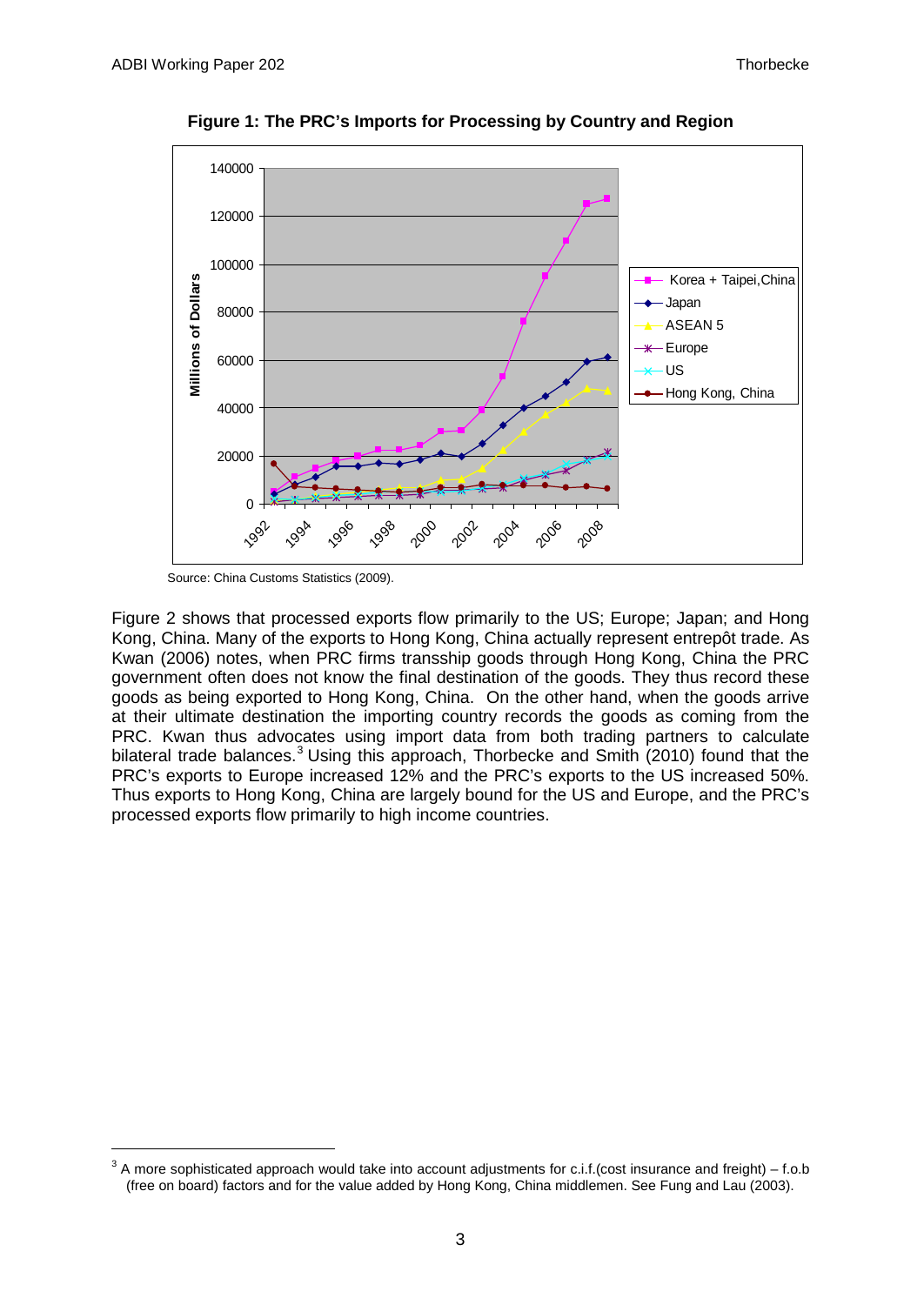

**Figure 2: The PRC's Processed Exports by Country and Region**

Source: China Customs Statistics (2009).

### **2.2 The Imperfect Substitutes Framework**

The imperfect substitutes model of Goldstein and Khan (1985) implies that the quantity of exports *demanded* by other countries depends on income in the other countries and the price of exports relative to the price of domestically produced goods in those countries. The quantity of exports *supplied* depends on the export price relative to the domestic price level in the exporting country. By equating demand and supply one can derive an export function:

 $ex_{t} = \alpha_{10} + \alpha_{11}$  *ter*<sub>t</sub> +  $\alpha_{12}$  *rgdp*<sub>t</sub> +  $\varepsilon_{t}$  (1)

where *ex*, represents the log of real exports, *rer*, represents the log of the real exchange rate, and *rgdp* represents the log of foreign real income.

Researchers often take the real exchange rate and real income as given when estimating trade equations (see, for example, Rose and Yellen 1989). However, this approach may be subject to simultaneous-equation and omitted-variable bias. If the elasticity of supply is infinite, however, it is possible to identify the parameters in equation (1).

In the case of the PRC's processed exports there are reasons to believe that the perfect supply elasticity assumption is reasonable. First, the PRC has hundreds of millions of redundant laborers. This large pool of workers seeking employment in the export sector holds wages down and may enable PRC exporters to increase supply at constant prices. Second, as the IMF (2005) argued, the supply of imports for processing will vary one for one with the demand for processed exports. Thus both labor and sophisticated intermediate goods tend to flow elastically into the PRC's export industries to accommodate increases in demand in the rest of the world.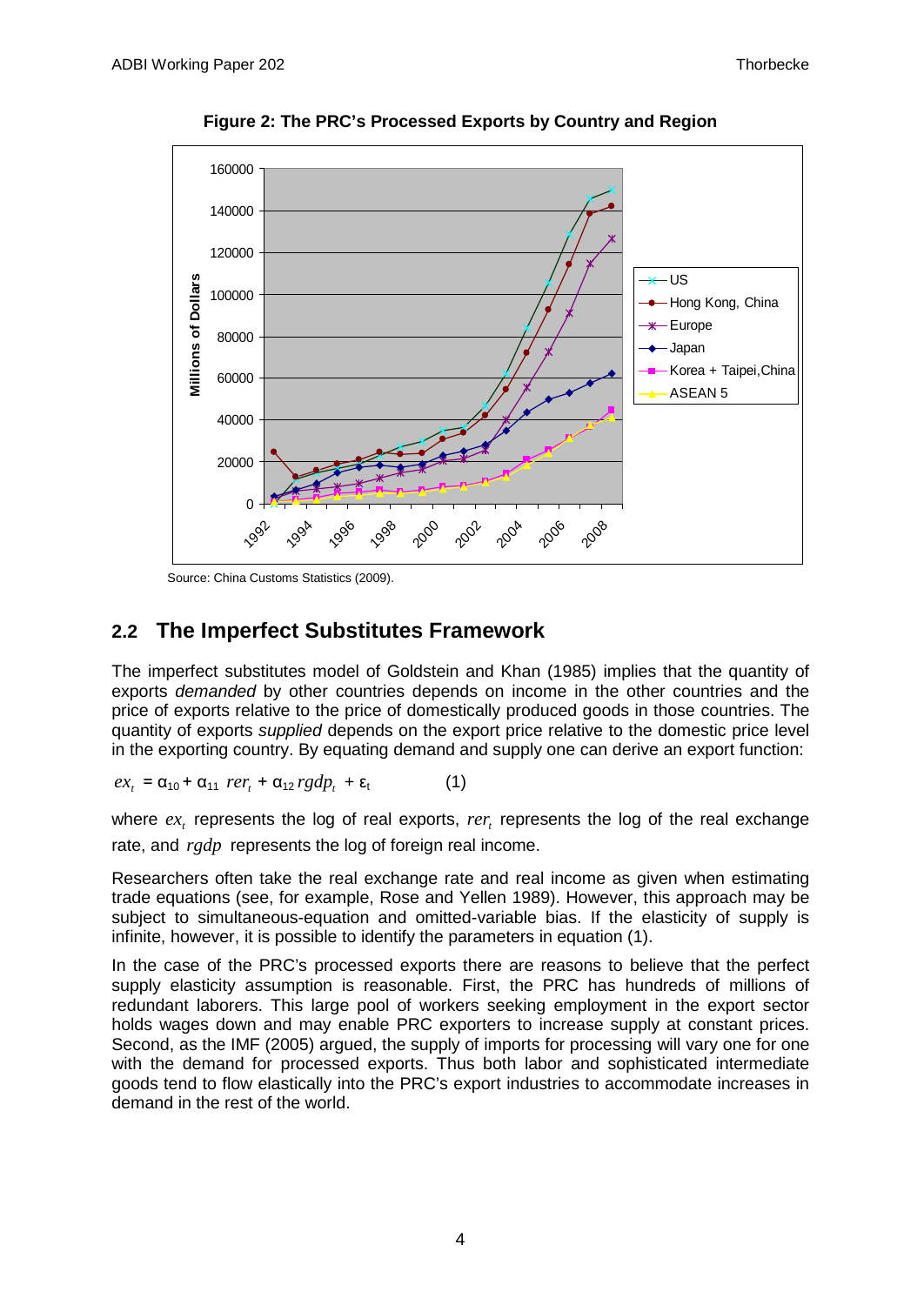### **2.3 Calculating an Integrated Exchange Rate for the PRC's Processed Exports**

Most of the value-added for PRC processed exports comes from other East Asian countries. Therefore a unilateral appreciation of the CNY would not affect the costs of PRC processed exports measured in the importing country's currency as much as a generalized appreciation throughout East Asia. A generalized appreciation in Asia would change the relative foreign currency cost not just of the PRC's value-added but of the PRC's entire output of processed exports (Yoshitomi 2007).

Following Tong and Zheng (2008), the PRC's value-added in processing trade can be measured as the difference between the value of the PRC's processed exports (VPE<sub>t</sub>) and the value of imports for processing from all supply chain countries ( $\Sigma VIP_{i,j}$ :

$$
VA_{Chin,t} = (VPE_t - \sum_{i} VIP_{i,t}) / VPE_t = 1 - \sum_{i} VIP_{i,t} / VPE_t,
$$
\n(2)

where *VA<sub>Chint</sub>* equals the PRC's value-added in processing trade. Each year data on the total value of processed exports and the total value of imports for processing are used to calculate the PRC's value-added. These data are obtained from China Customs Statistics,

In calculating the share of total costs for other supply chain countries the focus is on ASEAN, Japan, Korea, and Taipei,China. As Figure 1 indicates, the lion's share of imports for processing come from these countries. The two other leading supply chain countries are Germany and the US.<sup>[4](#page-8-0)</sup> The nine major suppliers are thus Germany, Japan, Korea, Malaysia,  $(w_{i,t})$  are calculated by dividing their contribution to the PRC's imports for processing by the the Philippines, Singapore, Taipei,China, Thailand, and the US. For these suppliers weights

amount of imports for processing coming from the nine major suppliers together. These weights are then used together with the data on the PRC's value-added to calculate an integrated exchange rate index ( *<sup>t</sup> irer* ) for the entire value (both domestically produced and imported) of the PRC's processed exports by using the following formula:

$$
irer_{t} = irer_{t-1}(chinareer_{t}/chinareer_{t-1})^{VA_{Chin,t}} \prod_{i=1}^{9} (reer_{i,t}/reer_{i,t-1})^{(1-VA_{Chin,t})w_{i,t}}
$$
(3)

where *chinareer*, is the PRC's real effective exchange rate at time t and *reer*, is the real effective exchange rate for supply chain country i at time t. An increase in *chinareer*, *reer*, , and *irer* represent real exchange rate appreciations. *irer*, is set equal to 100 in 1992q4.

Data on the real effective exchange rate were taken from the IMF's *International Financial Statistics* except for Korea and Taipei,China. In these two cases the data were obtained from the Bank for International Settlements.<sup>[5](#page-8-1)</sup>

Data on imports for processing and processed exports disaggregated by country were used to calculate the PRC's value-added ( $VA_{Chint}$ ) and the weights on supply chain countries( $w_{i,t}$ ). These data were obtained from the China Customs Statistics on an annual basis. As Figure 1 shows, these data series are relatively smooth. Linear interpolation was used to obtain quarterly data for the PRC's value-added and the weights on supply chain countries.

-

<span id="page-8-0"></span><sup>4</sup> The US supplies about 5% of the PRC's imports for processing and Germany a little less.

<span id="page-8-1"></span><sup>5</sup> The websites for these data are[: www.imf.org](http://www.imf.org/) and [www.bis.org.](http://www.bis.org/)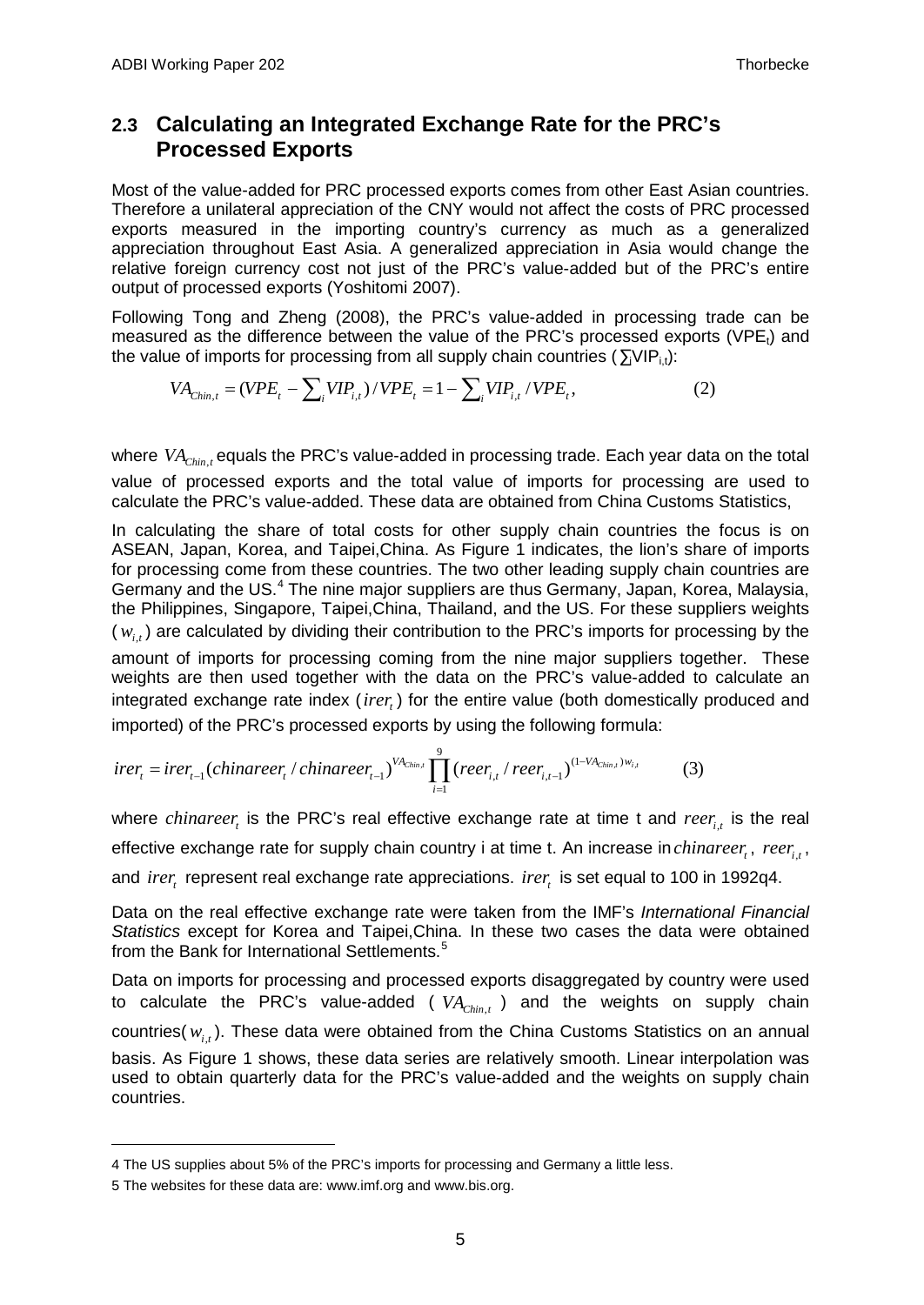### **2.4 Other Variables**

Data on the PRC's aggregate processed exports were obtained from the China Customs Statistics via the CEIC database. These data are available monthly in US dollars and were summed to obtain quarterly values.

Price indices for the PRC's exports are not available over the sample period. Exports were deflated in three ways. First, following Cheung, Chinn, and Fujii (2010), the US producer price index was used. Second, following Thorbecke and Smith (2010), the Hong Kong, China export price deflator was used. Since many of Hong Kong, China's exports are reexports from the PRC, this measure may be a useful proxy for PRC export prices. Third, following Eichengreen, Rhee, and Tong (2004), the US consumer price index was used to deflate the PRC's exports. This measure would be appropriate if the PRC's processed exports correspond to the bundle of goods purchased by US consumers. The results reported below are similar regardless of which deflator was employed.

Since the lion's share of processed exports go to higher income countries, quarterly data on income in Europe, North America, Japan, Korea, and Australia were used to represent real income in the importing countries.<sup>[6](#page-9-0)</sup> These data are measured in real US dollars and are seasonally adjusted. They were obtained from the Organisation for Economic Cooperation and Development (OECD).<sup>[7](#page-9-1)</sup>

The other independent variables are the stock of FDI, the PRC capital stock in manufacturing, and a WTO dummy variable that takes on a value of one after the PRC joined the World Trade Organization (WTO). As discussed above, 84% of processed exports are produced by foreign-invested enterprises. It is thus important to control for the stock of FDI. In addition, Cheung, Chinn, and Fujii (2010) found that the PRC capital stock helped to explain the PRC's exports. Finally, Garcia-Herrero and Koivu (2007) and others argued that the PRC's WTO accession had a positive effect on the PRC's trade.

Data on the stock of FDI were obtained from the United Nations Conference on Trade and Development (UNCTAD) website. $8$  Data on the PRC capital stock have been constructed by Bai, Hsieh, and Qian (2006).<sup>[9](#page-9-3)</sup> The FDI and capital stock data were converted to quarterly frequencies using linear interpolation methods.

The WTO dummy variable was set equal to one starting in 2000, since Garcia-Herrero and Koivu (2007) posited that the PRC's WTO accession began affecting the PRC's trade after it became certain that the PRC would join the WTO in the beginning of 2000.

Imports for processing are not included in the specification because, following the IMF (2005), these are assumed to respond passively to demand for processed exports in the rest of the world. Since the goal is to estimate demand elasticities, including imports for processing might lead to overfitting.

#### **2.5 Econometric Methodology**

The model was estimated using DOLS, which involves regressing the left-hand-side variable on a constant, the right hand side variables, and lags and leads of the right hand side variables. The equation has the form:

-

<span id="page-9-0"></span><sup>6</sup> Europe includes France, Germany, Italy, the Netherlands, Spain, and the United Kingdom.

<span id="page-9-1"></span><sup>7</sup> The website for these data is http://stats.oecd.org

<span id="page-9-2"></span><sup>8</sup> The website is [www.unctad.org.](http://www.unctad.org/) The data are measured in US dollars. Following Eichengreen and Tong (2007), they were deflated using the US consumer price index.

<span id="page-9-3"></span><sup>9</sup> Based on communication with the World Bank staff, it is assumed that the PRC capital stock grew by 10.44% in 2006, 10.01% in 2007, and 9.63% in 2008.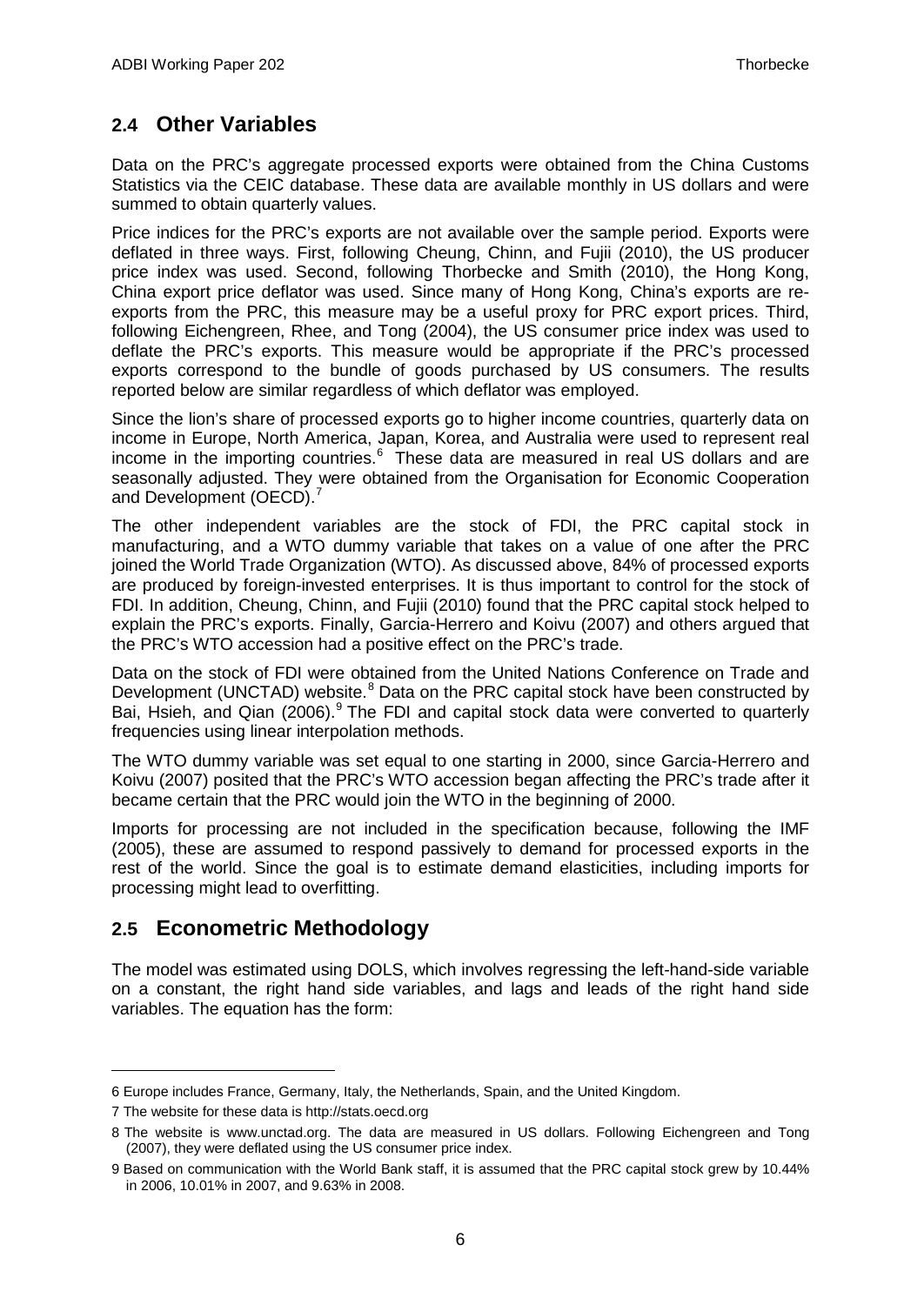$$
x_{t} = \beta_{0} + \beta_{1}ier_{t} + \beta_{2}rgdp_{t} + \beta_{3}FDI_{t} + \beta_{4}K_{t} + \beta_{5}WTO + \beta_{6}Time + \sum_{j=-p}^{p} \alpha_{irer,j} \Delta irer_{t-j}
$$
  
+ 
$$
\sum_{j=-p}^{p} \alpha_{rgdp,j} \Delta rgdp_{i,t-j} + \sum_{j=-p}^{p} \alpha_{FDI,j} \Delta FDI_{t-j} + \sum_{j=-p}^{p} \alpha_{K,j} \Delta K_{t-j} + u_{t},
$$
 (4)

Here  $x_t$  represents the PRC's real processed exports to the world, *irer*, represents the integrated real exchange rate index,  $r g dp$ , equals real income in the rest of the world, *FDI*, represents the stock of foreign direct investment,  $K<sub>t</sub>$  denotes the PRC capital stock in manufacturing, *WTO* is the WTO dummy variable, and *Time* is a time trend. Seasonal dummy variables are also included.  $x_t$ , *irer*,  $rgdp_t$ ,  $FDI_t$ , and  $K_t$  are measured in natural logs.

Data on processed exports are available from the CEIC database beginning in 1993Q1 and data on the stock of FDI are available until 2008Q4. Equation (4) is estimated using a DOLS(2,2) model. Since this involves using two leads and lags of the first differences of the right hand side variables, the actual sample period for the estimation is 1993Q4–2008Q1.

## **3. RESULTS**

Table 1 reports the results from estimating equation (4). The first two columns report the results for exports deflated using the Hong Kong, China unit value index, the next two columns for exports deflated using the US producer price index (PPI), and the last two for

exports deflated using the US consumer price index (CPI). Columns (1), (3), and (5) report the results excluding a time trend, and columns (2), (4), and (6) present results including a time trend.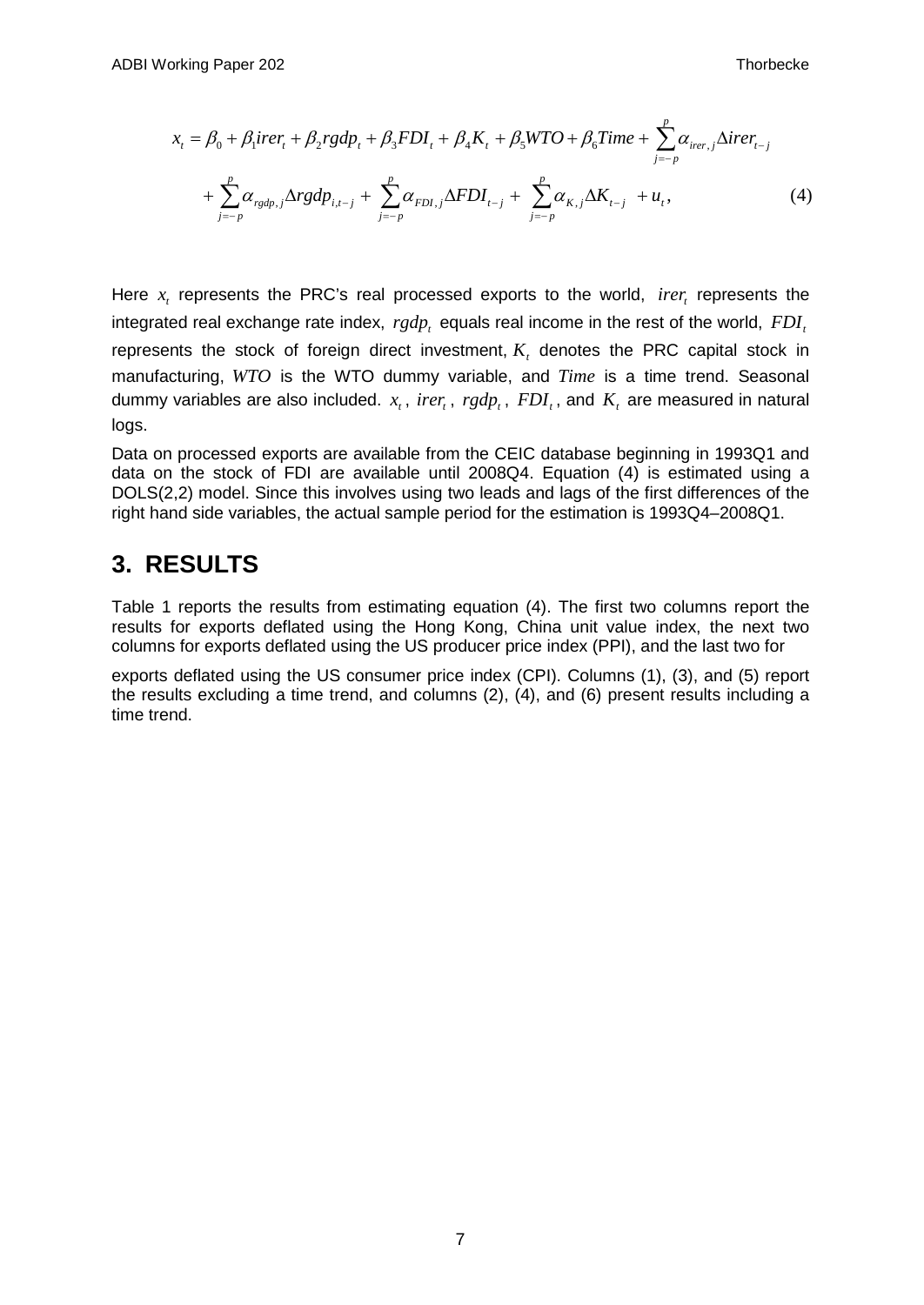|                        | Exports deflated by: |             |            |            |            |            |
|------------------------|----------------------|-------------|------------|------------|------------|------------|
| Independent            | Hong Kong,           | Hong Kong,  | PPI-       | PPI-       | U.S. CPI   | U.S. CPI   |
| Variables              | China unit           | China unit  | finished   | finished   |            |            |
|                        | value index          | value index | goods      | goods      |            |            |
|                        | (1)                  | (2)         | (3)        | (4)        | (5)        | (6)        |
| Rest of the            |                      |             |            |            |            |            |
| <b>World GDP</b>       | $7.73**$             | $7.60**$    | $7.72***$  | $8.56***$  | $9.07***$  | 9.90***    |
|                        | (3.35)               | (3.72)      | (2.62)     | (3.23)     | (2.89)     | (3.55)     |
| Integrated RER         | $-2.96***$           | $-2.80**$   | $-2.75***$ | $-3.38***$ | $-2.61***$ | $-3.22***$ |
|                        | (0.49)               | (1.03)      | (0.49)     | (0.87)     | (0.53)     | (0.95)     |
| <b>FDI Stock</b>       | 0.01                 | 0.09        | 0.41       | 0.11       | $0.52*$    | 0.23       |
|                        | (0.29)               | (0.52)      | (0.26)     | (0.44)     | (0.28)     | (0.46)     |
| <b>WTO Dummy</b>       | 0.03                 | 0.02        | 0.01       | 0.02       | 0.00       | 0.00       |
|                        | (0.04)               | (0.04)      | (0.04)     | (0.04)     | (0.04)     | (0.04)     |
| <b>Capital Stock</b>   | $-0.03$              | -0.28       | $-0.55$    | 0.40       | $-0.93$    | 0.00       |
|                        | (0.89)               | (1.57)      | (0.75)     | (1.34)     | (0.82)     | (1.39)     |
| Time                   |                      | $-0.01$     |            | $-0.03$    |            | $-0.02$    |
|                        |                      | (0.04)      |            | (0.04)     |            | (0.04)     |
| Adjusted R-<br>squared | 1.00                 | 1.00        | 0.99       | 0.99       | 0.99       | 0.99       |
| No. of<br>observations | 58                   | 58          | 58         | 58         | 58         | 58         |

#### **Table 1: DOLS Estimates of China's Processed Exports over the 1993–2008 Period**

Notes: DOLS (2, 2) estimates. Heteroskedasticity-consistent standard errors are in parentheses.

\*\*\* (\*\*) [\*] denotes significance at the 1% (5%) [10%] level.

Source: Author's calculations.

The coefficients on rest of the world income and the integrated real exchange rate are of the expected sign and statistically significant in every specification. The coefficient on the stock of FDI, while always positive, is only statistically significant in one case at the 10% level. The coefficients on the other variables are never statistically significant.

The coefficients on rest of the world income vary from 7.60 to 9.90. They remain large and statistically significant whether or not a time trend is included. These values imply that a 1% drop in rest of the world income will reduce China's processed exports by between 7.6 and 10%.

These values seem large. They could be influenced by specific events in the sample period, such as the large increase and subsequent fall in rest of the world income and in detrended and deseasonalized exports associated with the dot-com bubble and its subsequent burst in 2000.

On the other hand, these coefficients are very consistent with experiences that occurred during the global financial crisis immediately after the sample period. Between the third quarter of 2008 and the first quarter of 2009, real processed exports fell by 50%. Rest of the world income fell by 4% over this period, while the other variables exhibited little change. If the fall in exports during the crisis is due to the fall in income, then the results reported in Table 1 would understate the impact. Chinn (2009), using an error-correction model to explain the fall in US imports during the crisis, reported an income elasticity of 6.93. Similarly Ahmed (2009), using a first difference specification to explain the PRC's processed exports, found an income elasticity of 6.29.

The coefficients on the integrated exchange rate vary from -2.61 to -3.38. They remain large and statistically significant whether or not a time trend is included. These values imply that a 1% appreciation of exchange rates across supply chain countries including the PRC would reduce the PRCs processed exports by between 2.6 and 3.4%.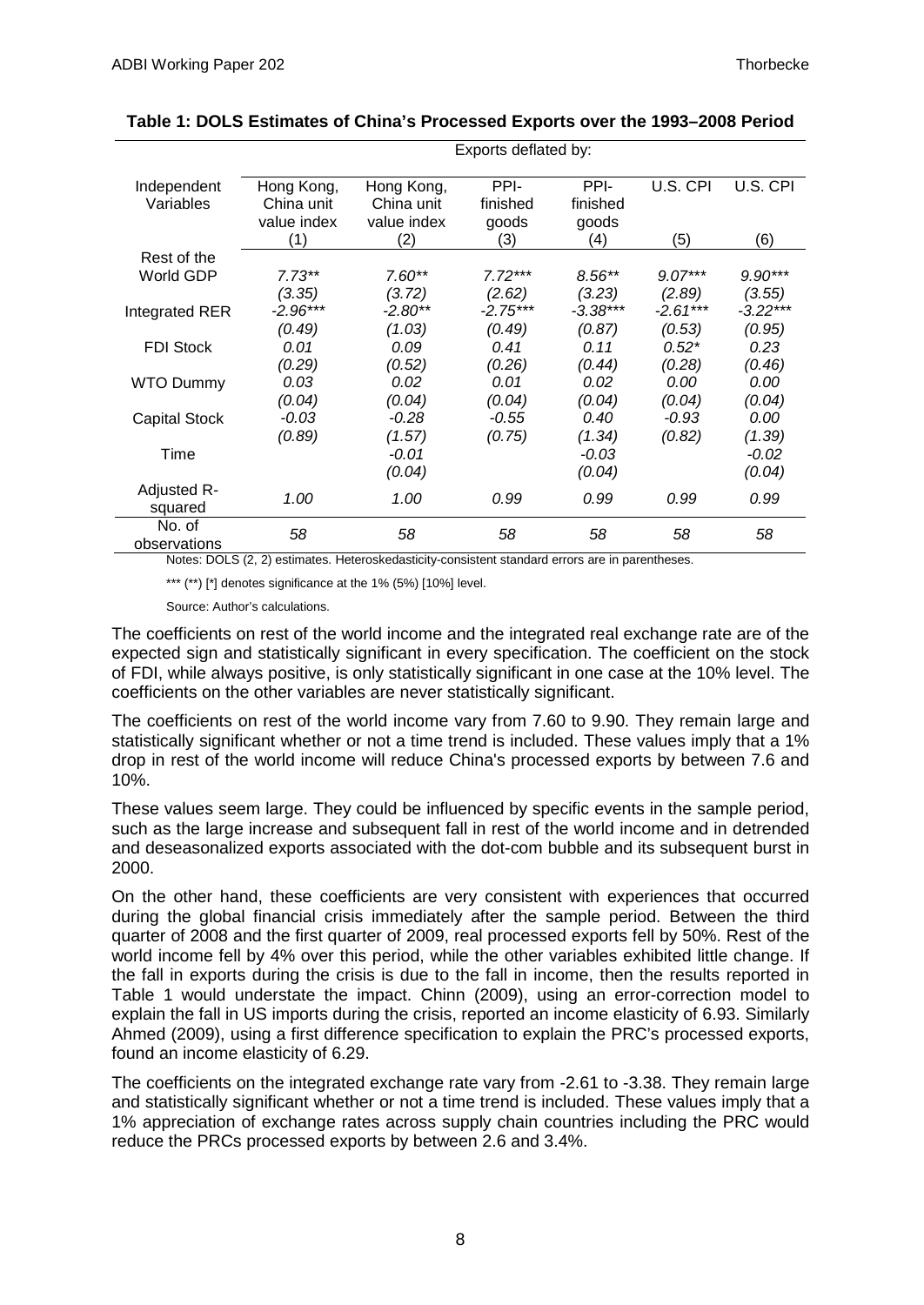One explanation for why these values are large is that an appreciation across all supply chain countries would have a larger effect than an appreciation that is a subset of the supply chain countries. For instance, an appreciation of the Japanese yen could cause Japanese MNCs to shift production from Japan to the PRC and an appreciation of the yuan could cause MNCs to shift production back to Japan. If all currencies appreciate together, however, this source of savings disappears.

Support for this explanation comes from Table 2. The table reports the coefficients on the yuan exchange rate and on the exchange rates in other supply chain countries separately. The coefficients indicate that a 1% appreciation of the yuan would reduce processed exports by about 1% and a 1% appreciation of exchange rates in other supply chain countries would reduce exports by about 2%. A joint appreciation would thus reduce exports by the amount indicated in Table 1.

|                             | Exports deflated by: |                                              |            |           |                |          |
|-----------------------------|----------------------|----------------------------------------------|------------|-----------|----------------|----------|
| Independent                 | Hong                 | Hong                                         | PPI-       | PPI-      | US CPI         | US CPI   |
| variables                   | Kong,                | Kong,                                        | finished   | finished  |                |          |
|                             | China unit           | China unit                                   | goods      | goods     |                |          |
|                             | value                | value index                                  |            |           |                |          |
|                             | index                |                                              | (3)        | (4)       | (5)            | (6)      |
|                             |                      | (2)                                          |            |           |                |          |
|                             | (1)                  |                                              |            |           |                |          |
| Rest of the                 | 3.74                 | 3.74                                         | 4.07       | 4.09      | 4.44           | 4.43     |
| World GDP                   | (4.02)               | (4.14)                                       | (4.04)     | (4.14)    | (4.08)         | (4.20)   |
| Supplier's                  | $-2.08***$           | $-2.04*$                                     | $-2.20***$ | $-2.32**$ | $-2.02***$     | $-1.98*$ |
| <b>RER</b>                  | (0.71)               | (1.02)                                       | (0.70)     | (0.98)    | (0.72)         | (1.01)   |
| <b>CNY RER</b>              | $-1.18*$             | $-1.17$                                      | $-0.74$    | $-0.78$   | $-0.78$        | $-0.77$  |
|                             | (0.61)               | (0.71)                                       | (0.58)     | (0.65)    | (0.63)         | (0.73)   |
| <b>FDI Stock</b>            | $-0.34$              | $-0.31$                                      | $-0.28$    | $-0.38$   | $-0.32$        | $-0.29$  |
|                             | (0.58)               | (0.82)                                       | (0.60)     | (0.85)    | (0.58)         | (0.83)   |
| <b>WTO</b>                  | 0.01                 | $-0.00$                                      | 0.01       | 0.02      | $-0.01$        | $-0.01$  |
| Dummy                       | (0.05)               | (0.04)                                       | (0.04)     | 0.04      | (0.05)         | (0.05)   |
| <b>Capital Stock</b>        | 1.01                 | 0.92                                         | 0.68       | 0.97      | 0.63           | 0.56     |
|                             | (1.07)               | (2.03)                                       | (1.09)     | (2.03)    | (1.08)         | (2.11)   |
| Time                        |                      | 0.00                                         |            | $-0.01$   |                | 0.00     |
|                             |                      | (0.05)                                       |            | (0.04)    |                | (0.05)   |
| Adjusted R-                 | 1.00                 | 1.00                                         | 0.99       | 0.99      | 0.99           | 0.99     |
| squared                     |                      |                                              |            |           |                |          |
| No. of                      | 58                   | 58                                           | 58         | 58        | 58             | 58       |
| observations<br>$1.1 - 1.1$ | P(1,0,10,0)          | and the contract of the State<br>$1.1 - 1.7$ |            |           | $\overline{1}$ |          |

Notes: DOLS (2, 2) estimates. Heteroskedasticity-consistent standard errors are in parentheses.

\*\*\* (\*\*) [\*] denotes significance at the  $1\%$  (5%) [10%] level.

Source: Author's calculations.

Table 3 reports results including only the real effective exchange rate of the yuan and not the exchange rates in countries supplying parts and components. The coefficient on the yuan is negative, indicating that an appreciation of the CNY would reduce processed exports. However, the coefficient is only significant when the time trend is excluded. In addition, the coefficient on rest of the world income now takes on the wrong sign in half of the cases. These weaker results probably reflect the fact that the model is misspecified when only the CNY exchange rate is included and exchange rates in the countries supplying most of the value-added are excluded.[10](#page-12-0)

<span id="page-12-0"></span> $10$  The results are robust to excluding the PRC capital stock and the WTO variable. They are not robust, however, to excluding the stock of FDI. This perhaps reflects the fact that the model is misspecified when the FDI stock is excluded, since 84% of processed exports were produced by foreign-invested enterprises.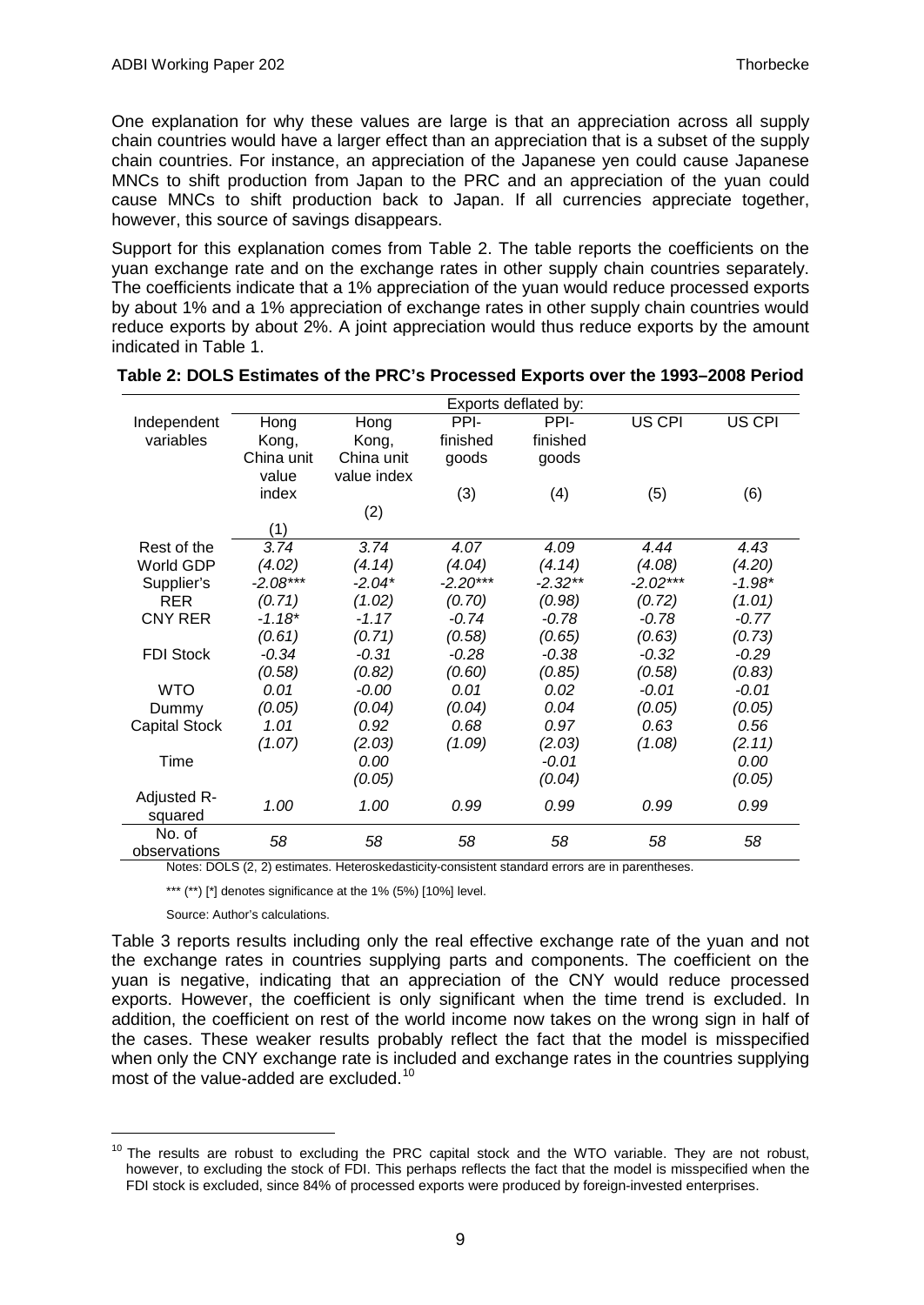|                        | Exports deflated by: |            |            |              |           |          |  |
|------------------------|----------------------|------------|------------|--------------|-----------|----------|--|
| Independent            | Hong                 | Hong       | PPI-       | PPI-finished | US CPI    | US CPI   |  |
| variables              | Kong,                | Kong,      | finished   | goods        |           |          |  |
|                        | China unit           | China      | goods      |              |           |          |  |
|                        | value                | unit value |            |              |           |          |  |
|                        | index                | index      | (3)        | (4)          | (5)       | (6)      |  |
|                        |                      | (2)        |            |              |           |          |  |
|                        | (1)                  |            |            |              |           |          |  |
| Rest of the            | 1.68                 | 2.14       | -1.63      | $-2.94$      | 0.48      | $-0.79$  |  |
| World GDP              | (3.99)               | (3.84)     | (4.97)     | (4.44)       | (4.93)    | (4.34)   |  |
| <b>CNY RER</b>         | $-1.90***$           | $-1.08$    | $-1.31***$ | $-0.51$      | $-1.38**$ | -0.60    |  |
|                        | (0.47)               | (0.64)     | (0.51)     | (0.64)       | (0.51)    | (0.65)   |  |
| <b>FDI Stock</b>       | 0.48                 | $1.09*$    | 0.17       | 0.48         | 0.34      | 0.64     |  |
|                        | (0.54)               | (0.54)     | (0.82)     | (0.80)       | (0.80)    | (0.78)   |  |
| <b>WTO</b>             | $-0.04$              | $-0.02$    | $-0.02$    | $-0.02$      | $-0.05$   | -0.04    |  |
| Dummy                  | (0.05)               | (0.05)     | (0.05)     | 0.05         | (0.05)    | (0.05)   |  |
| <b>Capital Stock</b>   | 1.32                 | $-1.98$    | 1.93       | $-0.64$      | 1.34      | $-1.16$  |  |
|                        | (1.10)               | (1.67)     | (1.67)     | (1.99)       | (1.64)    | (0.05)   |  |
| Time                   |                      | $0.08**$   |            | $0.71**$     |           | $0.07**$ |  |
|                        |                      | (0.03)     |            | (0.03)       |           | (0.05)   |  |
| Adjusted R-            | 0.99                 | 1.00       | 0.99       | 0.99         | 0.99      | 0.99     |  |
| squared                |                      |            |            |              |           |          |  |
| No. of<br>observations | 58                   | 58         | 58         | 58           | 58        | 58       |  |

#### **Table 3: DOLS Estimates of the PRC's Processed Exports over the 1993–2008 Period**

Notes: DOLS (2, 2) estimates. Heteroskedasticity-consistent standard errors are in parentheses.

\*\*\* (\*\*) [\*] denotes significance at the 1% (5%) [10%] level.

Source: Author's calculations.

An important implication of the results presented here is that a generalized appreciation in both the PRC and East Asia would produce a large drop in processed exports. These results make sense since much of the value-added of the PRC's processed exports comes from East Asian supply chain countries. A generalized appreciation would also produce a larger drop than an appreciation in other supply chain countries or in the PRC alone.

A second implication of the results reported here is that a slowdown in the rest of the world would significantly reduce processing trade. The income elasticity for processed exports is large. A downturn outside of Asia would thus cause a large drop in the PRC's processed exports. This in turn would decrease the flow of intermediate goods from the rest of Asia into the PRC, reducing employment and output throughout the region. To a large extent this is what happened during the 2008–2009 global financial crisis.

# **4. CONCLUSION**

The PRC's global current account surplus averaged 10% of GDP between 2007 and 2009. Economists and policymakers throughout the world have argued that the PRC needs to rebalance its economy and to rely less on exports. Many claim that an appreciation of the yuan would help to achieve these goals.

However empirical evidence on the effect of a CNY appreciation has been mixed for the largest category of exports, processed exports. These exports are assembled using parts and components produced in other countries. Since much of the value-added of these exports comes from other East Asian countries, Yoshitomi (2007) and others have argued that exchange rate changes throughout Asia should matter for processed exports.

This paper tests this hypothesis and finds evidence supporting it. The results indicate that an appreciation across East Asia would lead to a large drop in processed exports. An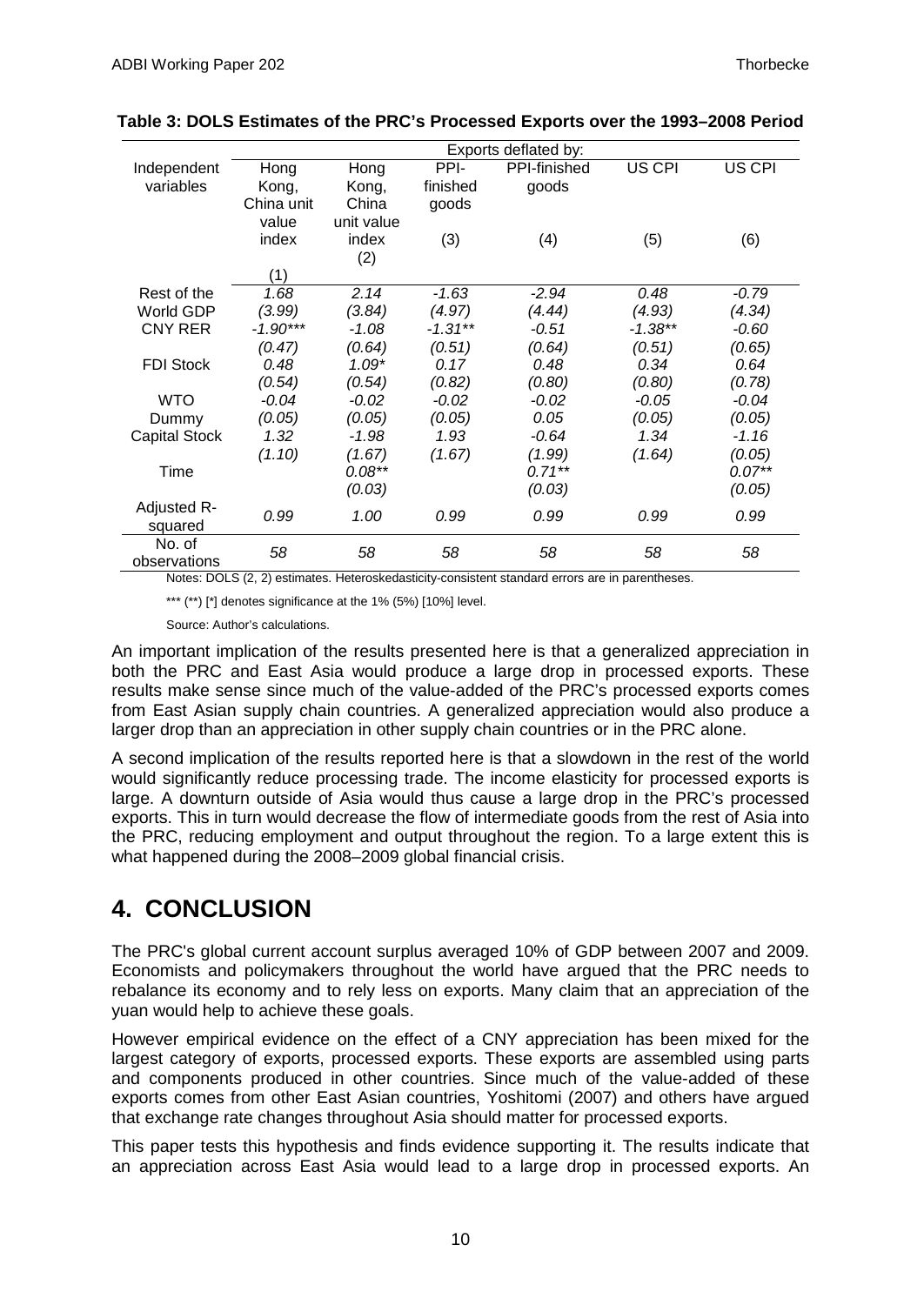appreciation in the PRC or in other supply chain countries alone, however, would have a smaller effect on exports.

One obstacle to a generalized appreciation throughout East Asia is the PRC's *de facto* peg to the US dollar. Since Asian economies do not only cooperate within production networks but also compete in third markets, the PRC's peg puts pressure on other countries in the region to prevent their exchange rates from appreciating.

A solution to this impasse would be for the PRC to adopt a regime characterized by a multiple-currency, basket-based reference rate with a reasonably wide band. In this case, the huge surpluses generated within East Asian production networks would cause currencies in the region to appreciate together.

A joint appreciation would benefit East Asia in several ways. It would maintain greater intraregional exchange rate stability, thus facilitating the flow of parts and components within regional production networks (Hayakawa and Kimura 2009). It would allow consumers in the PRC to import more from the rest of the world (Thorbecke 2009). Finally, it would help prevent unpleasant outcomes such as beggar-thy-neighbor policies and excessive reserve accumulation while also giving Asian firms an incentive to produce for domestic markets. If domestic markets rather than exports could drive job creation in Asia, not only would producers be less exposed to a slowdown in the rest of the world but also consumers in the region could enjoy more of the fruits of their labor.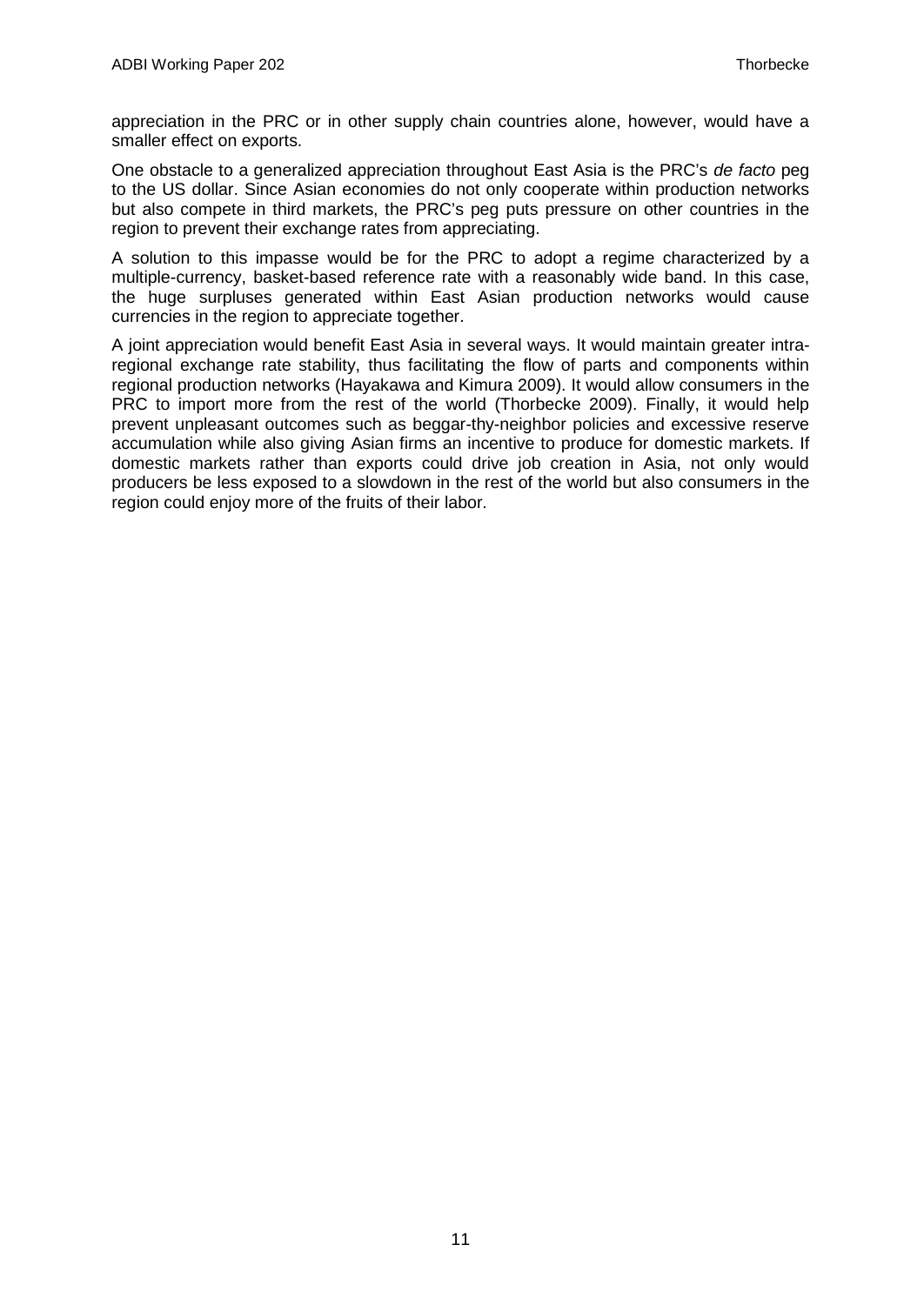## **REFERENCES**

Ahmed, S. 2009. Are Chinese exports sensitive to changes in the exchange rate? International Finance Discussion Papers No. 987, Federal Reserve Board.

- Bai, C., C. Hsieh, and Y. Qian. 2006. Returns to capital in China. *Brookings Papers on Economic Activity* (2): 61-88.
- Cheung, Y., M. Chinn, and E. Fujii. 2010. *China's current account and exchange rate. In: China's Growing Role in World Trade*, edited by R. Feenstra, R., S.-J. Wei. Chicago: IL:University of Chicago Press, forthcoming.
- Chinn, M. 2009. How high do income elasticities have to be to explain the recent import drop-off? 14 December. Available at www.econbrowser.com.
- Eichengreen, B., and H. Tong. 2007. Is China's FDI coming at the expense of other countries. *Journal of the Japanese and International Economies* 21 (2): 153–172.
- Eichengreen, B., Y. Rhee, and H. Tong, 2004. The impact of China on the exports of other Asian countries. NBER Working Paper No. 10768. Cambridge, MA: National Bureau of Economic Research (NBER).
- Feenstra, R., and S.J. Wei. 2009. Introduction. In: *China's Growing Role in World Trade*, edited by R. Feenstra and S.-J. Wei. Chicago, IL: University of Chicago Press, forthcoming.

Fung, K., and L. Lau. 2003.Adjusted estimates of the United States-China bilateral trade balances: 1995-2002. Manuscript, University of California, Santa Cruz.

Garcia-Herrero, A., and T. Koivu. 2007. Can the Chinese trade surplus be reduced through exchange rate policy. BOFIT Discussion Papers 6. Helsinki: Bank of Finland's Institute for Economies in Transition.

Gaulier, G., F. Lemoine, and D. Unal-Kesenci. 2005. China's integration in East Asia: production sharing, FDI, and high-tech trade. CEPII Working Paper No. 2005-09. Paris: Centre D'Etudes Prospectives et D'Information Internationales.

Goldstein, M., and M. Khan. 1985. Income and Price Effects in Foreign Trade. In *Handbook of International Economics* Vol. 2., edited by R. Jones and P. Kenen. Amsterdam: North-Holland.